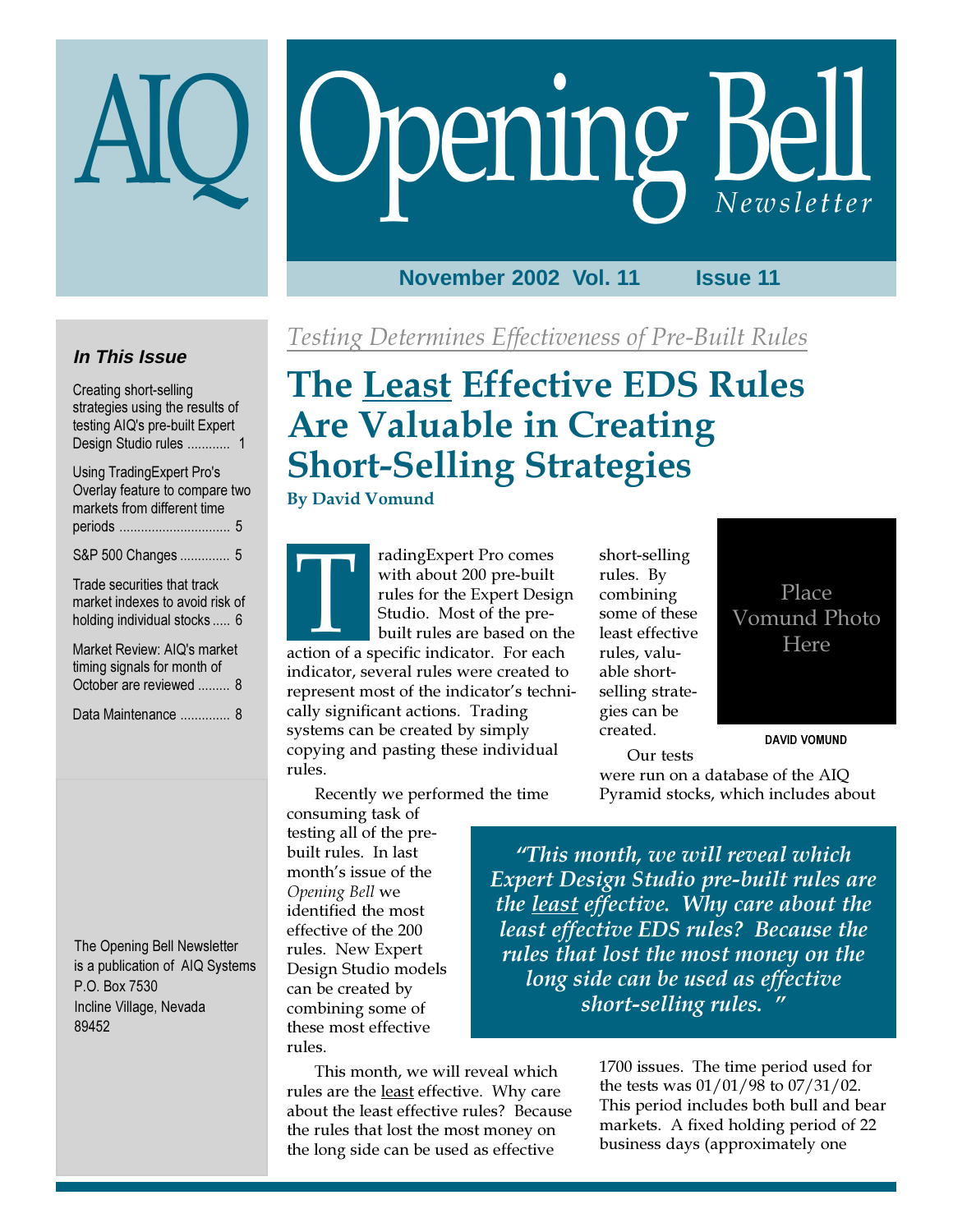For that reason, most of the trading month) was used. This is a longer time period than what most of the pre-built rules were designed for. results were very similar and represent simple market activity.

Table  $1$  is a listing of the 40 least effective Expert Design Studio rules, sorted by their return on investment (ROI). To aid you in locating these rules in your system, Table 1 indicates which folders the rules reside in and what the rule names are.

The first column of the table displays the name of the directory (or directories) followed by the file name. The second column shows the name of the rule that was tested.

To find a pre-built rule, open the Expert Design Studio and select File, Open, and double-click the EDS Strategies folder. This accesses the directory list found in Table 1. Double-click the appropriate directory name and then highlight and open the file name. With the file open, the rule will be displayed in the Rule Library page of the EDS window.

The single worst performing rule (i.e., best short-selling rule) used a

# AIQ Opening Bell Newsletter

David Vomund, Publisher G.R. Barbor, Editor P.O. Box 7530 Incline Village, NV 89452

AIQ Opening Bell does not intend to make trading recommendations, nor do we publish, keep or claim any track records. It is designed as a serious tool to aid investors in their trading decisions through the use of AIQ software and an increased familiarity with technical indicators and trading strategies. AIQ reserves the right to use or edit submissions.

While the information in this newsletter is believed to be reliable, accuracy cannot be guaranteed. Past performance does not guarantee future results.

For subscription information, phone 1-800-332-2999 or 1-775-831-2999.

© 1992-2002, AIQ Systems

٣Ħ

 $\mathbf{D}$ losv 733.58  $|16\rangle$ **VP** Trund  $(7.74)$ Volutility<br>| Volutility<br>| OBV Pct 33.85  $ER$  4 0 HD 3  $[32.4]$ Disconnected

**Figure 1.** Daily chart of Zions Bancorp. Stock passed short-selling screening rules with price rise above Lower ESA band, DMI below -25, and Vapct below -20.

candlestick charting pattern called Meeting Lines. Meeting Lines are formed when opposite colored candlesticks have the same closing price. Unfortunately, this rule only provided 66 trades. It will be worth loosening the criteria for the rule in

order to increase the number of trades.

For example, part of the rule states that the value of yesterday's close minus the value of

yesterday's open is greater than \$2. With today's low stock prices, fewer stocks pass this screening. By changing the rule to use percentage figures instead of dollar figures, there would be more trades (look for this to be covered in a future Opening Bell article).

The second worst performing rule was an EDS model featured in the December 1998 Opening Bell. Luckily, this was a short-selling model!

The concept behind this model is that it shorts downtrending securities that have recently rallied. The rules are — the stock must have risen above the Lower ESA trading band, it must have a Directional Movement Index (DMI) below –25,

"The second worst performing rule was an EDS model featured in the December 1998 Opening Bell. Luckily, this was a short-selling model! The concept ... it shorts downtrending securities that have recently rallied."

> and it must have a Volume Accumulation Percent (Vapct) indicator below –20.

> A recent example of a stock that passes this screening is Zions Bancorp (ZION) shown in **Figure 1**. The low DMI ensures that the stock is in a downtrend and the low Vapct implies that money is not flowing into the stock.

Another Opening Bell short-

...continued on page 4

# AIQ Opening Bell November 2002

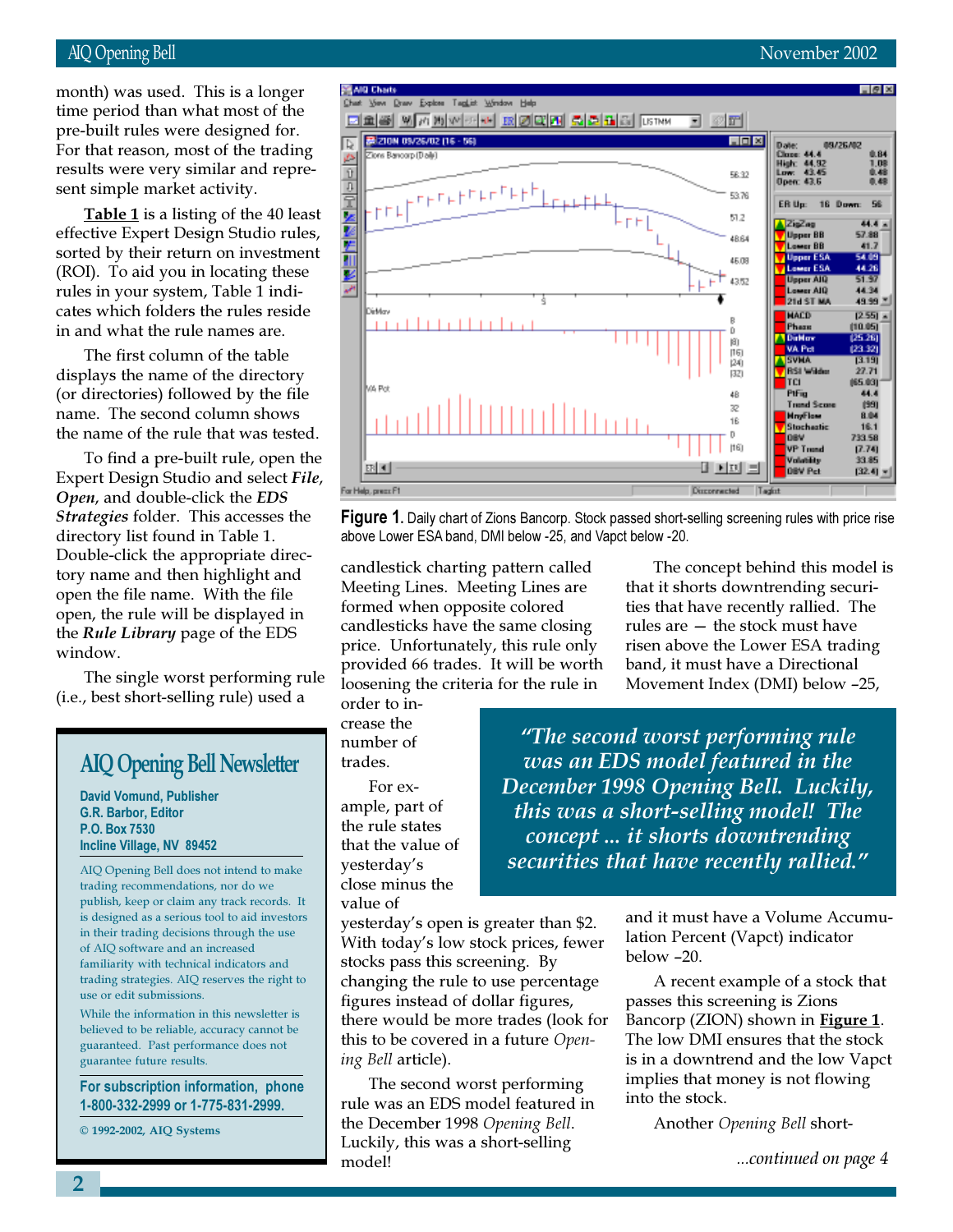# **Table 1 - Lowest ROI Trades**

The following lists the results of testing the pre-built EDS rules using a stock database of the 1700 AIQ Pryamid stocks. A fixed 22-business day holding period was used. The testing time period was 01/01/98 to 07/31/02.

|            | Directory\file                                                                                     | <b>Rule Name</b>     | <b>Annual ROI</b> |
|------------|----------------------------------------------------------------------------------------------------|----------------------|-------------------|
| 1          | basic indicator strategies\candlsticks\Meeting                                                     | LinesMeetinglines    | $-67.80$          |
| 2.         | OBM\OBMdec98                                                                                       | <b>Allworks</b>      | $-16.24$          |
| 3          | combination basic indicator strategies\ER up and increasing trendscore                             | ConfirmedUp          | $-10.39$          |
| 4          | basic indicator strategies\candlesticks\Dark Cloud                                                 | DarkCloud            | $-7.47$           |
| 5          | OBM\Nov99obm                                                                                       | <b>Allworks</b>      | 0.47              |
| 6          | obm\congesti                                                                                       | <b>Breakout</b>      | 0.95              |
| $\sqrt{2}$ | hit and run\Gilligans Island Buy                                                                   | GilligansIslandBuy   | 1.41              |
| 8          | basic indicator strategies\ESA\ST ESA crossover IT ESA to the downside                             | ESACrossDown         | 4.00              |
| 9          | barometer\red down\ITMAreddown                                                                     | <b>ITMAreddown</b>   | 4.82              |
| 10         | street smarts\Whiplash                                                                             | Whiplash             | 5.01              |
| 11         | hit and run\Lizards Buy                                                                            | LizardBuy            | 5.27              |
|            | 12 barometer\red down\LTESAreddown                                                                 | LTESAreddown         | 5.57              |
| 13.        | basic indicator strategies\ESA\Price crosses from below to above the Lower ESA                     | <b>ESAlowerUp</b>    | 6.07              |
| 14         | barometer\red down\Velocityreddown                                                                 | Velocityreddown      | 6.75              |
| 15         | barometer\green up\MACDgreenUp                                                                     | MACDgreenup          | 6.85              |
| 16.        | street smarts\Turtle soup                                                                          | Isgoodturtle         | 6.93              |
| 17         | barometer\red down\STMAreddown                                                                     | STMAreddown          | 7.29              |
| 18         | hit and run\5-day Momentum Buy                                                                     | <b>BuyLong</b>       | 7.37              |
| 19         | barometer\green up\MACDOSCgreenup                                                                  | MACDOSCgreenup       | 7.70              |
| 20         | barometer\green up\CCIgreenup                                                                      | CCIgreenUp           | 7.95              |
| 21         | barometer\green up\PVOLgreenup                                                                     | PVOLgreenup          | 8.18              |
|            | 22 street smarts\range contraction                                                                 | RangeContraction     | 8.26              |
| 23         | basic indicator strategies\candlesticks\Candlestick Beltholds                                      | <b>Belthold</b>      | 8.63              |
| 24.        | barometer\green up\DIRMOVgreenup                                                                   | Dirmovgreenup        | 8.80              |
| 25         | hit and run\180s short                                                                             | SellShort180         | 8.93              |
| 26         | chart patterns strategies\double top strategy                                                      | Doubletop            | 9.18              |
| 27         | barometer\red down\LowerAIQreddown                                                                 | LowerAIQreddown      | 9.29              |
|            | 28 barometer\red down\ITESAreddown                                                                 | <b>ITESAreddown</b>  | 9.29              |
| 29         | barometer\red down\UpperAlQreddown                                                                 | UpperAIQreddown      | 9.29              |
| 30         | basic indicators strategies\price based\Price Gap down                                             | PriceGapDown         | 9.33              |
| 31         | barometer\green up\OBVPCTgreenup                                                                   | OBVPCTgreenup        | 9.48              |
| 32         | barometer\red down\LTMAreddown                                                                     | LTMAreddown          | 9.82              |
| 33         | basic indicator strategies\candlesticks\HARAMI                                                     | Harami               | 9.89              |
| 34         | basic indicator strategies\CCI\CCI cuts from below -100 to above -100                              | <b>CCIcovershort</b> | 10.03             |
| 35         | combination basic indicator strategies\Volume and volatility filter                                | <b>TradeOK</b>       | 10.84             |
| 36         | barometer\red\STMAinred                                                                            | <b>STMAinred</b>     | 10.94             |
| 37         | barometer\green up\MFOSCgreenup                                                                    | MFOSCgreenup         | 11.18             |
| 38         | basic indicator strategies\Bollinger Bands\price crosses from below to above Lwr BB LOWERBBcrossUp |                      | 11.30             |
| 39         | barometer\green up\PHASEgreenUp                                                                    | PHASEgreenup         | 11.50             |
| 40         | barometer\green up\STESAgreenUp                                                                    | STESAgreenup         | 11.52             |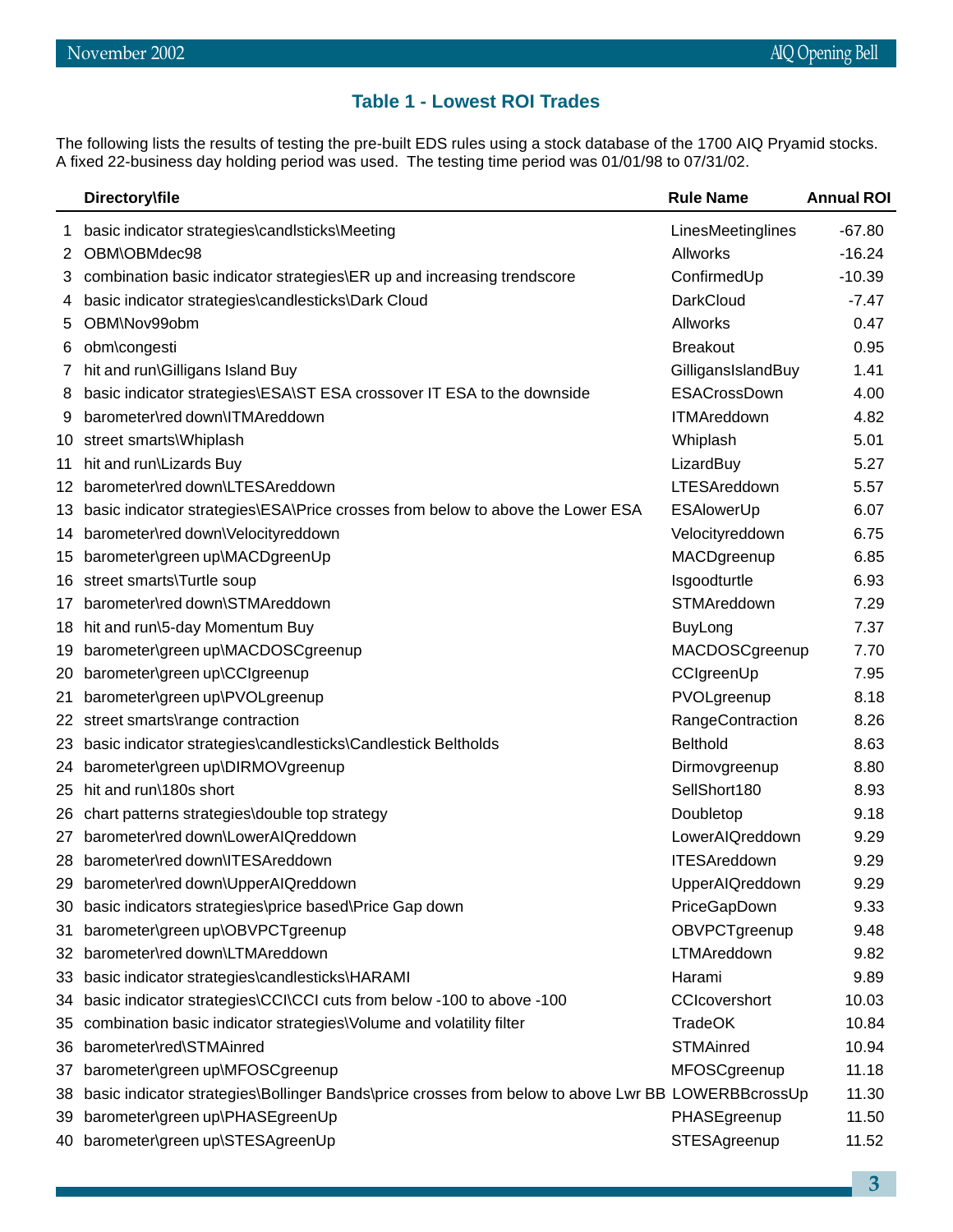issue. This model combines the AIQ selling model appears near the top of the ranking. In the fifth spot is a model from the November 1999 pre-built Harami candlestick pattern with an RSI AIQ indicator rising above 30. Testing shows that this short-selling model was actually more effective in the bullish time period than the bearish time period.

Some of the worst performing rules were designed to be bearish, and some were not. Looking at some of the rules that were designed to be bearish, the fourth rule is Dark Cloud. This is a candlestick chart pattern that takes place over two days.

The first day is a strong white real body, meaning the stock closed well above its opening price. The second day's price must open above the previous day's high price but by the end of the second day's session, the security must close near the low of the day (see Figure 2). This screening produced 2435 trades so it can become a valuable part of a short-selling model.

A popular bearish trend-following rule is when the short-term

> "A popular bearish trend-following rule is when the short-term Exponentially Smoothed Average (ESA) crosses below the long-term ESA. This rule tested well…additional bearish rules can easily be added to form an effective short-selling model."

Exponentially Smoothed Average (ESA) crosses below the long-term ESA. This rule, found in row 8, tested well and had 25,787 trades so additional bearish rules can easily be added to this rule to form an effective short-selling model.

An AIQ Report, the Crossover of Two Moving Averages, performs a

moving average shows a red down arrow on the Color Barometer, the  $12<sup>th</sup>$  rule does the same thing but uses the longterm moving average, and the 17<sup>th</sup> rule uses the short-term moving average. Several of the

top-listed rules

were designed to be bullish. The third rule searches for stocks with Expert Rating buy signals and an increasing Trend Score. This scan had 8178 trades. The 15<sup>th</sup> rule searches for stocks whose MACD indicator has a green up arrow on its color barometer.

Over the coming months, we'll

use the information reported in this issue to create effective short-selling models.

In addition, we are going to run the same tests on all of the 200 prebuilt rules using a holding period of just a few days. This will tell us which rules are the most effective and least effective for short-term trading.

David Vomund publishes VIS Alert, a weekly investment newsletter. For a sample copy, call 775-831-1544 or go to www.visalert.com.

# How to Subscribe

To the Opening Bell Monthly, AIQ's Educational Newsletter

For subscription information, phone 1-800-332-2999 or go to www.aiqsystems.com (check out back issues).

Figure 2. Daily candlestick chart of Qlogic. Stock met criteria of this short-selling strategy when Dark Cloud pattern occurred on 08/07/02.

similar function.

Several of the rules at the top of the ineffective list search for stocks with moving averages that are heading lower. The 9<sup>th</sup> rule finds stocks whose intermediate-term

AIQ Opening Bell November 2002

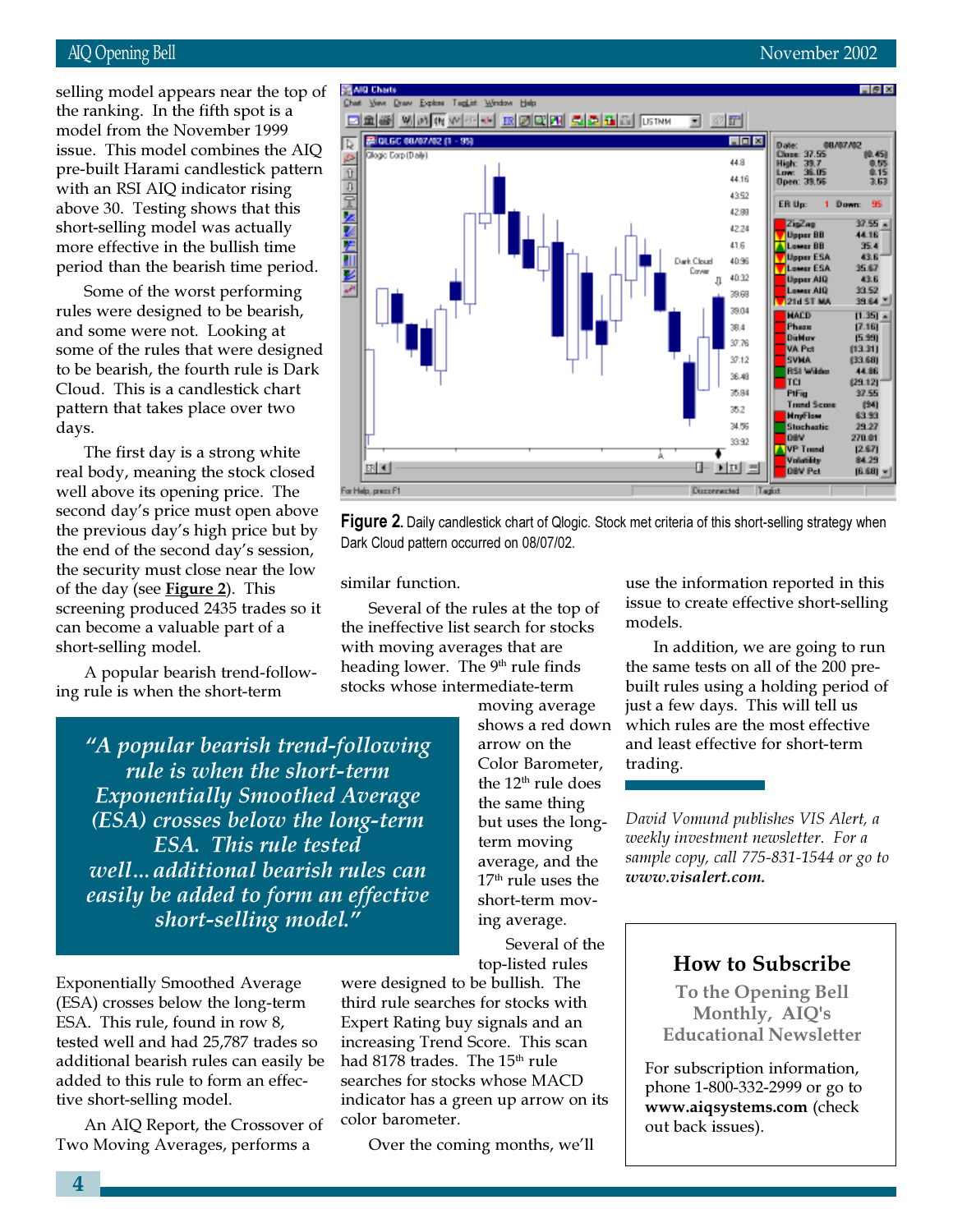# Using TradingExpert Pro's Overlay Feature

# Compare Two Charts with Different Time Periods

everal years ago, AIQ added the ability to overlay different securities on one chart. This makes it possible Everal years ago, Algebral years ago, Algebral years ago, Algebral states and added the ability to overlay different securities on one chan This makes it possible two securities, seeing if prices move together or if they move independently of one another. With the release of TradingExpert Pro version 7.0, AIQ added the ability to overlay charts with different time periods.

e per<br>e seas<br>e abili<br>ectric<br>art of<br>p. Overlaying charts using different time periods is helpful for those who use seasonality factors. You have the ability to plot a current General Electric (GE) chart overlaid with a chart of General Electric from a year ago.

Another alternative is to compare the market averages using different time periods. For example, many people have compared today's market with that of 1973-74. In both cases, major stock indexes lost about 50% of their value.

By using the new Overlay feature, we can compare how the 1973-74 market bottom looked compared to the current time period. Figure 1 shows an overlay of the 1973-74 bear market with the current bear market. It's striking how similar the downside movement is between the two markets. Notice also how the 1973-74 bear market ended with an initial low and then a retest of the low. Is the current market making a similar low?

To overlay two charts, you first plot one of the two securities. Type the O key for overlay. Then enter the ticker symbol for the second security. An overlay of two securities, both with the same time period, will appear. When plotting an overlay chart, it is best to remove all the indicators such as trading bands



Figure 1. Daily (close only) chart of S&P 500 index. 1973-74 market bottom overlaid on chart of current (2002) SPX price action.

and moving averages.

To plot an overlay using different time periods, first chart two securities using the standard Overlay feature. With the two securities plotted, select Chart and then Lock Overlay. The second ticker that was plotted will stay fixed even as you change the dates of the first chart.

To duplicate Figure 1, first chart the S&P 500 using close only data with no indicators. Type the  $O$  key and for the second chart enter the SPX again. You have now plotted the S&P 500 twice. Next, change the date of the second S&P 500 chart to  $12/31/74 -$  type *D* and enter  $12/31/$ 74. To lock this chart in place, select Chart and then Lock Overlay. This S&P 500 chart will now remain in place. On the dateline, drag the first S&P 500 chart to the current time period. After performing this procedure, your screen will show the 1973-74 S&P 500 chart along with a current S&P 500 chart.

Whether or not an overlay of the 1973-74 bear market with today's market implies the market has hit its low is open to discussion. After all, an overlay of today's market with the Japanese market may give very different results. Analysts often use overlay charts to support their preconceived views of the market.

After 2 ½ year of a bear market, we can at least hope that today's market enters a new bull phase just as it did after 1973-74!

## **S&P 500 Changes**

**Changes to the S&P 500 Index and Industry Groups:**

There were no changes to the S&P 500 index components.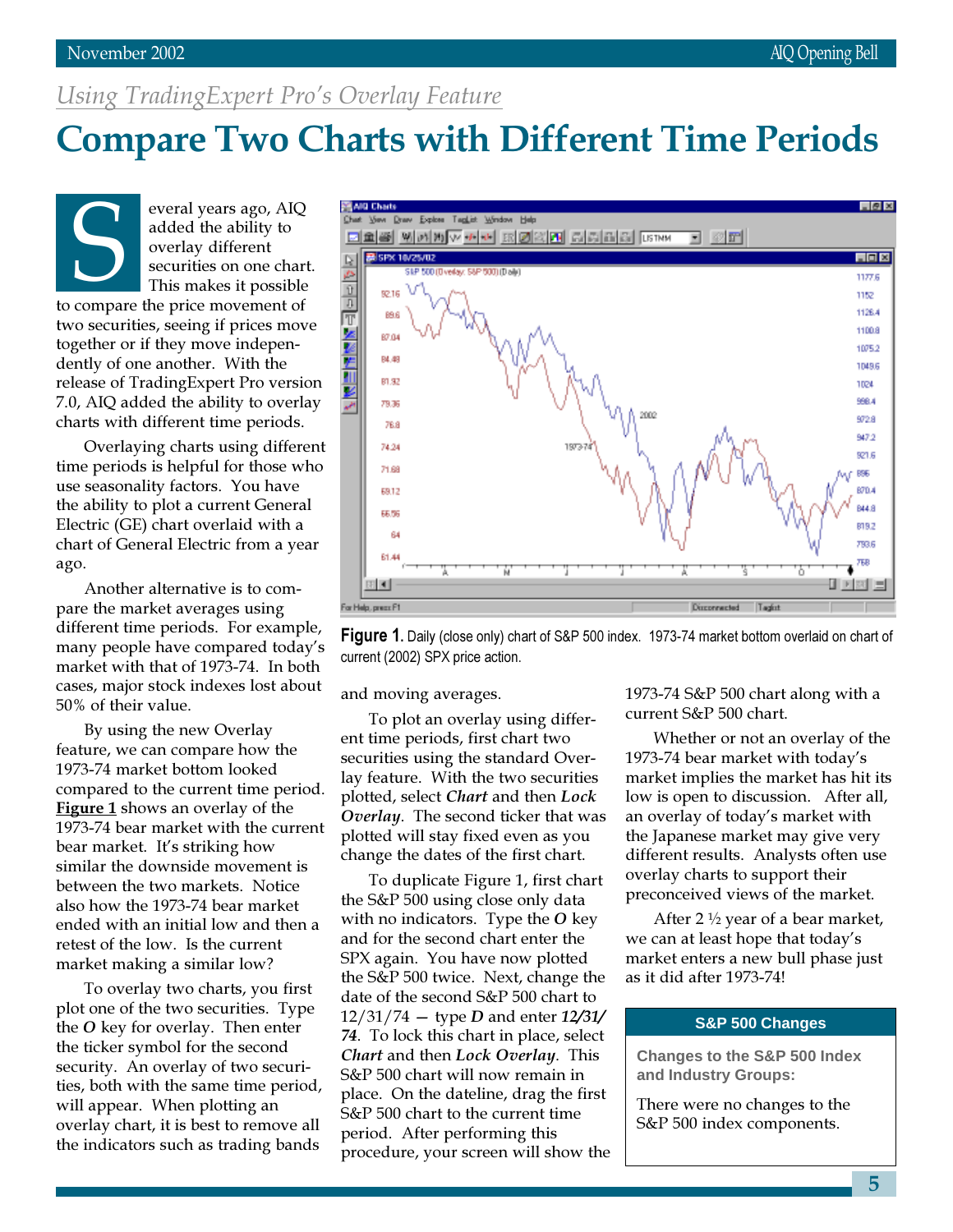# Reevaluating Risk Tolerance

# Trading 'Style Indexes' Is Great Way To Avoid Risk of Holding Individual Stocks

# By David Vomund-

aving experienced the worst bear market since the 1930's, many people have reevaluated  $\frac{1}{\sqrt{1+\frac{1}{2}}\sqrt{1+\frac{1}{2}}\sqrt{1+\frac{1}{2}}\sqrt{1+\frac{1}{2}}\sqrt{1+\frac{1}{2}}\sqrt{1+\frac{1}{2}}\sqrt{1+\frac{1}{2}}\sqrt{1+\frac{1}{2}}\sqrt{1+\frac{1}{2}}\sqrt{1+\frac{1}{2}}\sqrt{1+\frac{1}{2}}\sqrt{1+\frac{1}{2}}\sqrt{1+\frac{1}{2}}\sqrt{1+\frac{1}{2}}\sqrt{1+\frac{1}{2}}\sqrt{1+\frac{1}{2}}\sqrt{1+\frac{1}{2}}\sqrt{1+\frac{1}{2}}\sqrt{1+\frac{1}{2}}\sqrt{1+\frac$ 

their risk tolerance. As we approach the end of the third consecutive down year, many people believe that most of the pain is behind us and that things will improve. Yet, risk is still high and there are too many stocks that lose a third of their value based on lower profit guidance from management. Buying individual stocks is scary.

A great way to participate in the market without the risk of holding individual stocks is to buy securities that track "style indexes." By trading securities that track market indexes (i.e., large-cap growth, largecap value, small-cap growth, smallcap value indexes, etc.) one can outperform the S&P 500 without the risk of holding individual stocks. In a sense, it is similar to trading sector

# **Table 1. Style Index Trading Vehicles**

| <b>ProFund Choices</b> |                          | <b>ETF Choices</b> |                          |
|------------------------|--------------------------|--------------------|--------------------------|
| <b>Ticker</b>          | Fund                     | <b>Ticker</b>      | <b>ETF</b>               |
| LVPIX                  | Large-Cap Value          | IVE.               | Large-Cap Value          |
| <b>LGPIX</b>           | Large-Cap Growth         | <b>IVW</b>         | Large-Cap Growth         |
| <b>BLPIX</b>           | <b>S&amp;P 500 Index</b> | <b>SPY</b>         | <b>S&amp;P 500 Index</b> |
| <b>MLPIX</b>           | Mid-Cap Value            | IJJ                | Mid-Cap Value            |
| <b>MGPIX</b>           | Mid-Cap Growth           | IJK.               | Mid-Cap Growth           |
| <b>MDPIX</b>           | Mid-Cap Index            | MDY                | Mid-Cap Index            |
| <b>SVPIX</b>           | Small-Cap Value          | <b>IWN</b>         | Small-Cap Value          |
| <b>SGPIX</b>           | Small-Cap Growth         | <b>IWO</b>         | Small-Cap Growth         |
| <b>SLPIX</b>           | Small-Cap Index          | IWM                | Small-Cap Index          |
| <b>OTPIX</b>           | Nasdag 100 Index         | QQQ                | Nasdag 100 Index         |
|                        |                          |                    |                          |

trading. There are also Exchange Traded Funds (ETFs) that track market indexes but trade just like stocks. These choices are listed in Table 1.

Price history on these securities

"By trading securities that track market indexes (i.e., large-cap growth, large-cap value, small-cap growth, small-cap value, etc.) one can outperform the S&P 500 without the risk of holding individual stocks."

funds but is safer because the trading vehicles are more diversified.

I've found two good vehicles that allow for easy trading of style indexes. The ProFunds mutual fund family (www.profunds.com) has six style funds that have free end-of-day is limited so it is hard to run a backtest that covers both bull and bear markets. Most of the ETFs began in 2000. Therefore, a backtest of a trading system can't be run on

the actual securities but must instead be run on proxy securities. For example, instead of buying the Nasdaq 100 ETF (QQQ) for our backtesting, we bought the Nasdaq 100 index (NDX). Instead of buying the Large-Cap Growth ETF (IVW), we bought the S&P/Barra Growth

index (SGX). Instead of buying the Large-Cap Value ETF (IVE), we bought the S&P/Barra Value index (SVX). As proxies for the Small- Cap Growth and Small-Cap Value ETFs, we used Vanguard's Small-Cap Growth fund (VISGX) and Vanguard's Small-Cap Value fund (VISVX). In backtests we didn't include mid-cap choices.

Our trading strategy is similar to the one used in the September 2002 Opening Bell. We designated all of the proxy securities as mutual funds and the Mutual Fund Relative Strength Short-Term report was run on these securities every other Friday (i.e., there is only one day in a two-week time span when you need to reevaluate).

At the start of the test, the two highest rated ETFs were purchased with equal dollar amounts to establish a fully invested portfolio.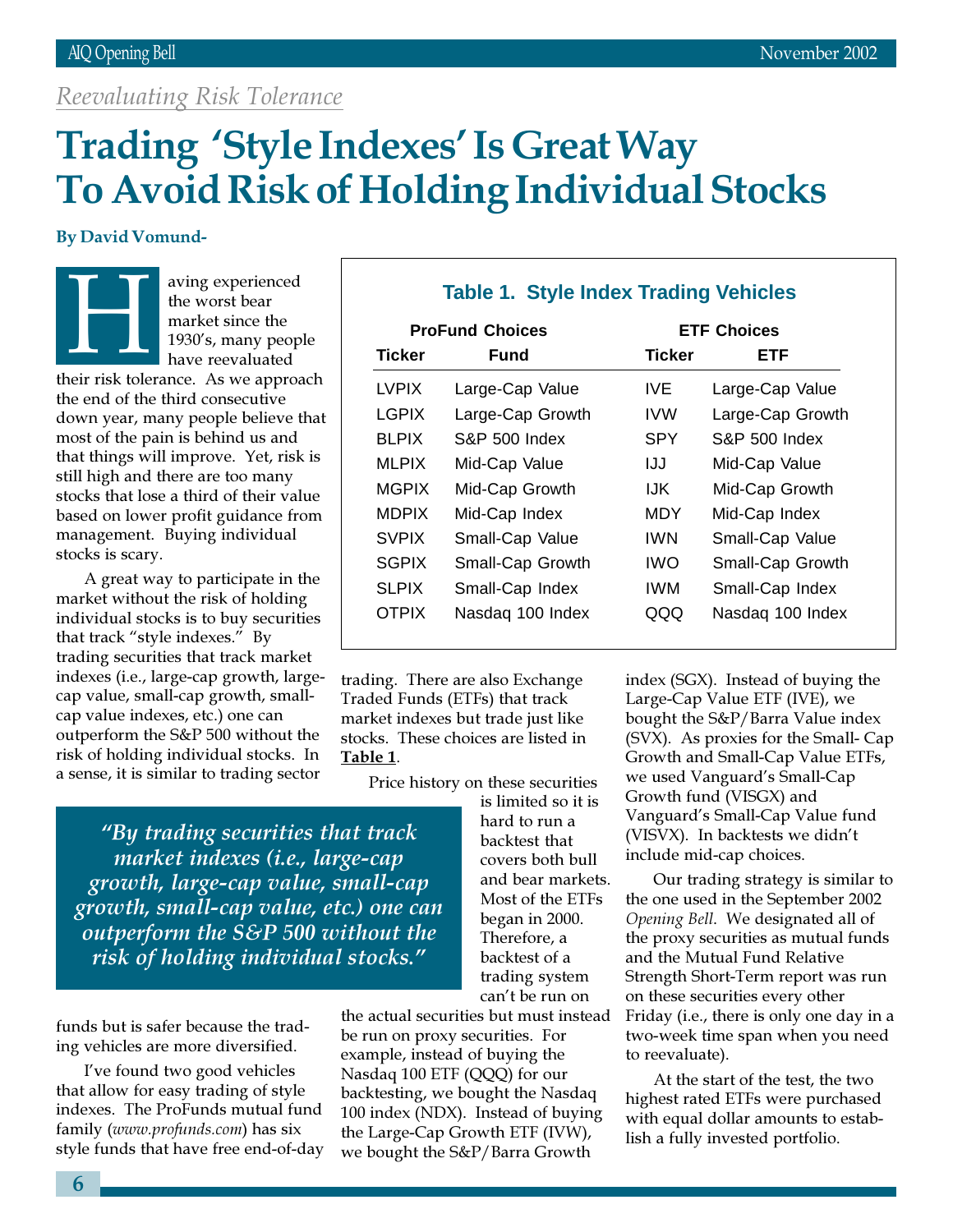## November 2002 AIQ Opening Bell

Two weeks later, the Relative Strength report was run again. If the current holdings were rated in the top half of the report, then there were no trades. If a holding had fallen in the Relative Strength report to where it was no longer in the top half, then it was sold and the highest rated ETF was purchased.

The portfolio was always fully invested in two ETFs. During times when no ETFs appeared on the Relative Strength Short-Term Strong report, then the best performing ETFs were purchased from the Relative Strength Short-Term Weak report.

I assumed that the ETFs were bought and sold on Friday's closing price instead of Monday's opening price. This assumption is reasonable because you can download price data and run the report a few minutes before the close. The backtest doesn't include slippage or commission fees, however.

I began the test on August 31, 1998. This trading strategy can't be automated so I generated the Relative Strength report every other week and manually entered the trades. Although it's time consuming, I found this manual process beneficial because it gave me a "real" feel for how the strategy behaved.

Nasdaq 100 and Large-Cap Growth were the first two securities that were purchased. Amazingly, the Nasdaq 100 was held until May 2000. As a result, it became a very high percentage of the whole portfolio. That was remedied in July 2000 when the strategy sold both holdings and bought two new securities with equal dollar weightings.

From 08/31/98 to 09/30/02 this backtest gained 72% compared to a 10% loss in the S&P 500. The detailed trading statistics from the backtest are found in **Figure 1**. Notice there was an average of only 4.5 trades per year with the largest loss of 11.3%. This is a strategy that

## **A Account Statistics/Analysis**

| Start date:<br>End date:                                                                                   | 08/28/98<br>09/30/02                          |                                   |                                         |                      |  |
|------------------------------------------------------------------------------------------------------------|-----------------------------------------------|-----------------------------------|-----------------------------------------|----------------------|--|
|                                                                                                            |                                               | Winners                           | Losers                                  | Neutral              |  |
| Number of trades:<br>Average periods per trade:                                                            | 18<br>166                                     | ==========<br>6<br>358            | ==========<br>12<br>70                  | ==========<br>0<br>0 |  |
| Maximum Profit/Loss:<br>Average Drawdown:<br>Average Profit/Loss:                                          | $[7.72]$ %<br>9.34%                           | 157.75 %<br>$(4.68)$ %<br>39.78 % | $(11.30)$ %<br>$(9.25)$ %<br>$(5.88)$ % |                      |  |
| Probability:<br>Average Annual ROI:                                                                        | 20.54 %                                       | 33.33 %<br>40.56 %                | 66.67%<br>$(30.65)$ %                   |                      |  |
| Reward/Risk Ratio:                                                                                         | 3.38                                          |                                   |                                         |                      |  |
| Portfolio:<br><b>Starting Balance:</b><br>Ending Balance:<br>Gain/Loss:<br>Gain/Loss %:                    | 100000.00<br>172371.60<br>72371.60<br>72.37 % |                                   |                                         |                      |  |
| Account default strategy:<br>Buy and Hold<br>Pricing Summary:<br>Entry price: [Open]<br>Exit price: [Open] | Exit Summary:<br>80% Trailing stop            |                                   | Capitalization<br>No Capitalization     |                      |  |
|                                                                                                            | $\overline{X}$<br>                            |                                   | Print                                   |                      |  |

Figure 1. Backtest results of ETF Trading Strategy for period 08/31/98 to 09/30/02. Note the strategy's 72% gain compared to a 10% loss in the S&P 500.

allows you to sleep at night.

The yearly results are found in Table 2. This strategy outperformed the S&P 500 index every year and it held its value

during the 2000 through 2001 bear market years. It was even unchanged in the first half of this year. It wasn't until the third quarter that

all style indexes fell in value, accounting for the 19.93% loss.

Keep in mind that this backtest doesn't represent actual returns remember, we bought proxy securities rather than what would have actually been purchased. Instead,

the purpose of the backtest is to create and gain confidence in a strategy that successfully trades securities linked to style indexes. To emphasize my confidence in this

"This strategy (trading of style indexes) outperformed the S&P 500 index every year and held its value during the 2000 through 2001 bear market years. The strategy was even unchanged in the first half of this year."

> approach, I've started a style index portfolio in my VISalert.com newsletter that trades ETFs using this strategy.

The beauty of the strategy is that the Nasdaq 100 ETF (QQQ) drives the results higher during very